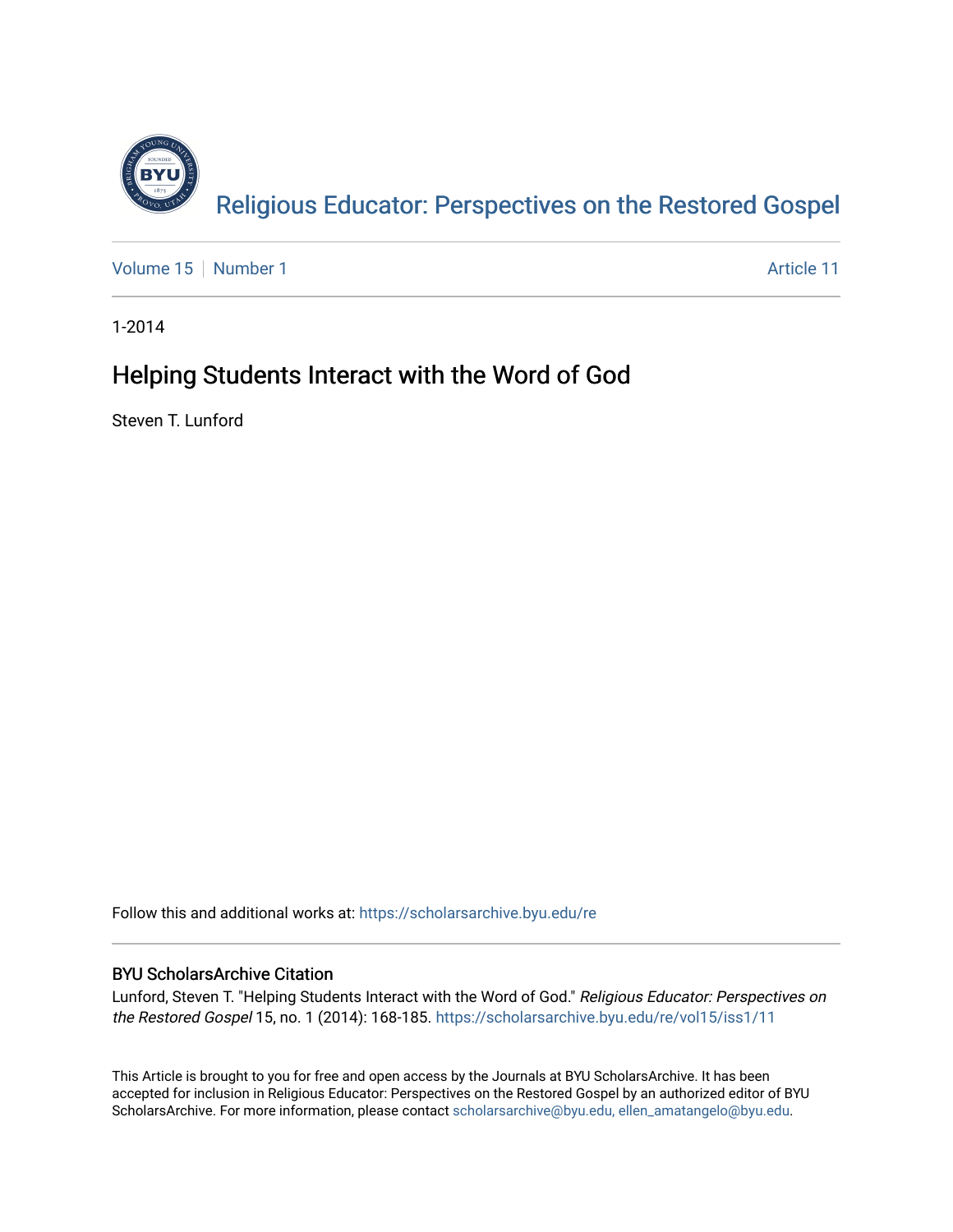

We are teaching people, not just subject matter. It's better to take a few good ideas and get good discussion than to be frenzied, trying to teach every word in the manual.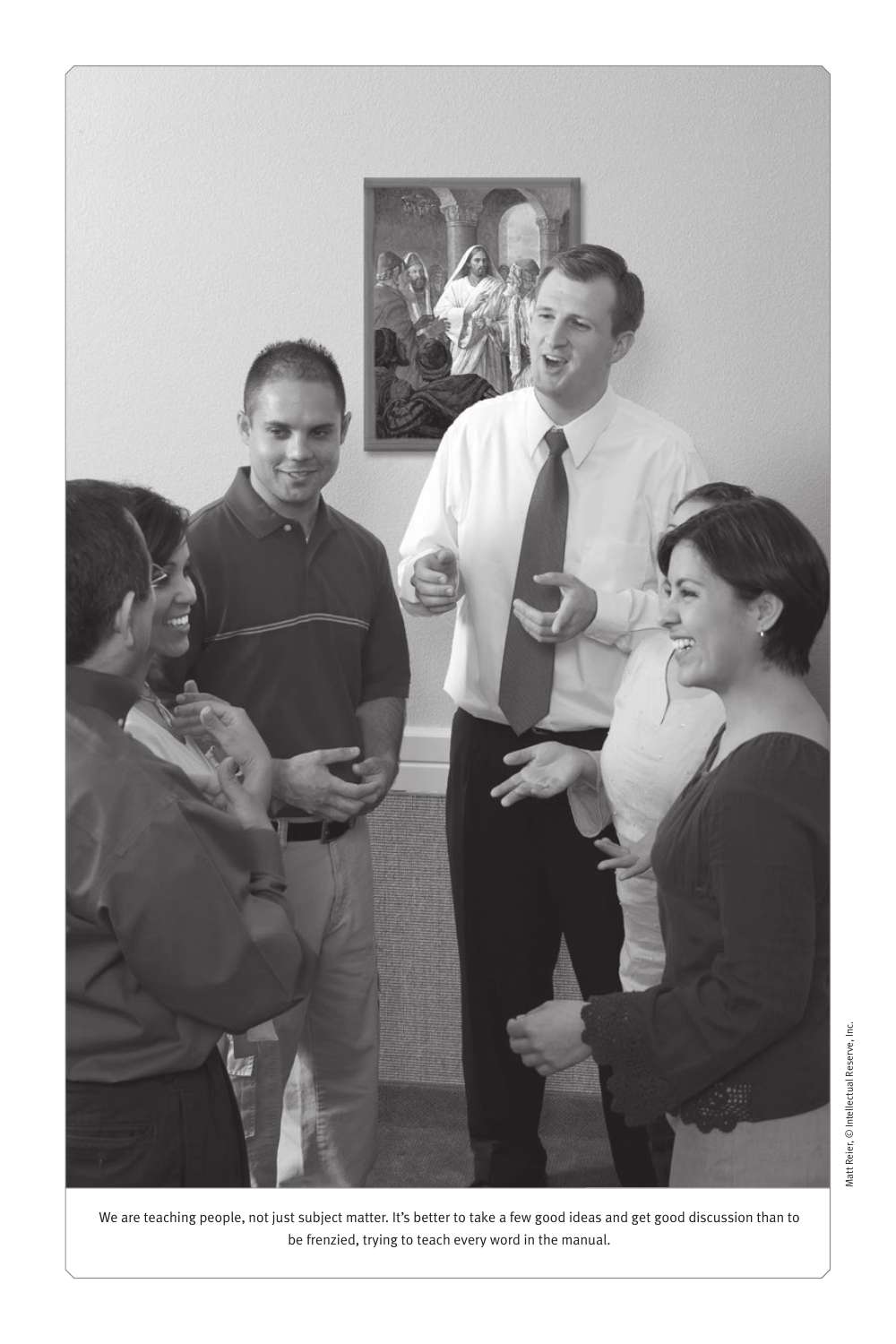# *Helping Students Interact with the Word of God*

#### steven t. linford

Steven T. Linford (*linfordst@ldschurch.org*) is the institute director of the Orem Utah University Institute of Religion.

It is inspiring to read of the powerful impact that Jesus Christ had on people<br>during his mortal ministry. As people interacted with him, they experiduring his mortal ministry. As people interacted with him, they experienced life-altering outcomes. There were many people who were healed, and others who had their fear turned to faith and confidence. Some couldn't see or understand, and the Savior gave them vision or helped to open their minds. He often left people feeling peace, comfort, and strength. His words encouraged individuals when they were distraught. He lifted those who felt isolated, those who had sinned, and those who were hurt. Jesus changed, forgave, and instructed people, and ultimately loved and helped them too. Many cried tears of joy when they were with him. Although there were those who persecuted him and sought to harm him, there were others who were completely devoted to him and followed him. Ultimately, Jesus entered the Garden of Gethsemane and felt the weight of all mankind on his soul. He bore all things for us, he atoned for us, and he helps us to become free of whatever problem, issue, or difficulty we encounter. He deeply cares for each one of us.

Although most of us don't have the privilege to see him or to interact with him face-to-face in this life, we can experience outcomes similar to those with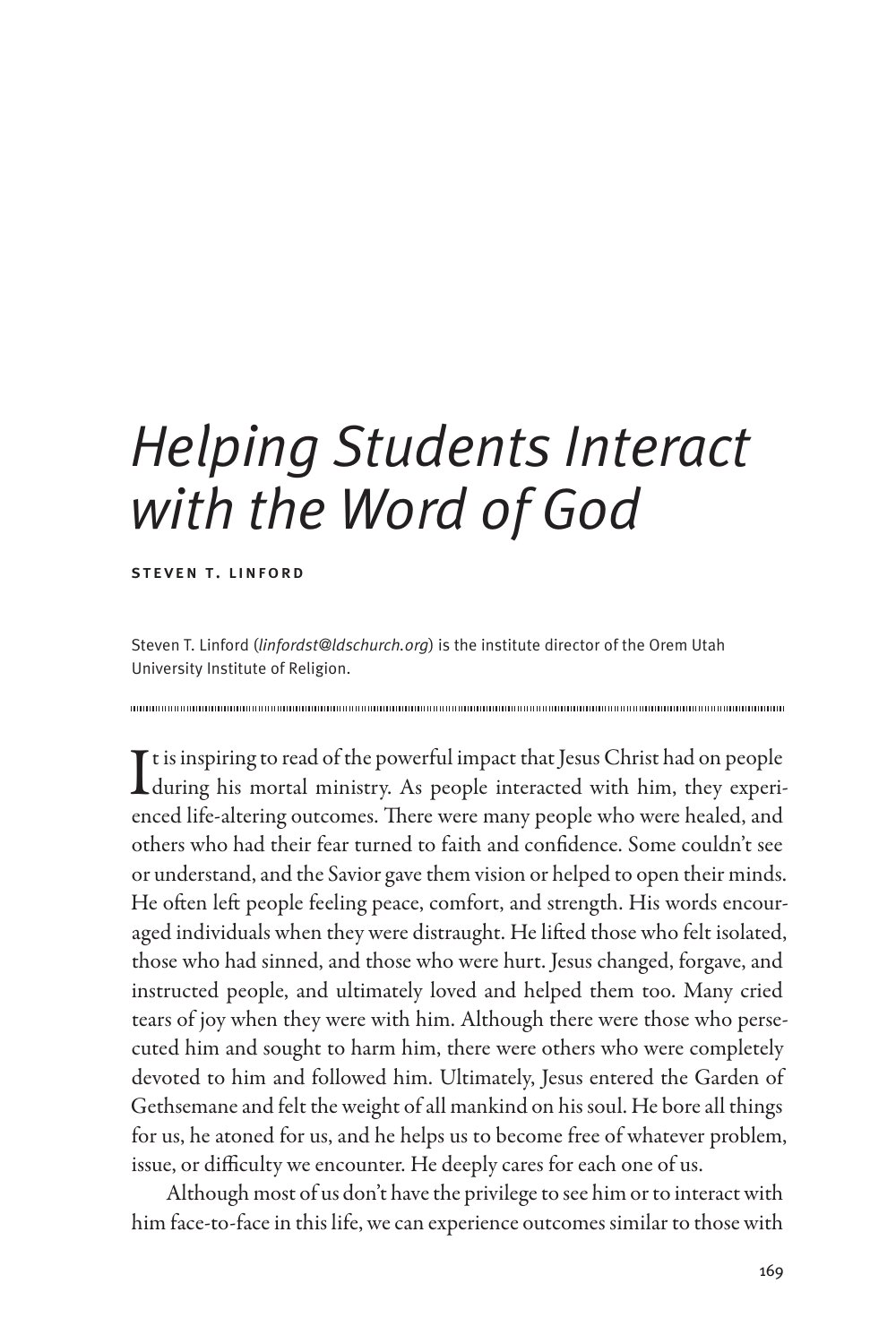whom he interacted in mortality, as we interact with his words. As we think about those times in our lives when we have been instructed by the Lord's words, and those of his servants, we too "can testify that [we] have heard [his] voice, and know [his] words" (D&C 18:36). We remember when we were burdened, and his words strengthened us. Other times his words fortified our faith and renewed our hope. His words, spoken as though he himself were there, heal, forgive, nurture, and edify us. His words help us pass through our ailments, challenges, and difficulties. Just as those of old were greatly touched through their personal interactions with Jesus Christ, we too can be touched through edifying interactions with his words today. As religious educators, it is critical to spend substantial class time in the scriptures, helping our students interact with him through his words, and be changed by him.

Over the years and through my various assignments, I have observed hundreds of lessons taught in seminary and institute classrooms. One thing I have consistently observed is that the most edifying time in class<sup>1</sup> is often when students are given time to interact with the scriptures in a meaningful way, discovering truth that is relevant to them, and being invited to share what they find. It is similar to what Elder Robert D. Hales described when he said, "Faith-promoting incidents occur in teaching when students take a role in teaching and testifying to their peers."2 Often, it appears that the Holy Ghost reveals insights, stirs feelings, and reminds students of experiences that relate to the scriptures. As students appropriately share what they are learning and feeling, the scriptures and the class come alive with spiritual energy. As one student is sharing, others will often spontaneously add their personal witness and share experiences. It is amazing to see classrooms come alive with youth who are studying the scriptures and discussing them in a marvelous way. As I observe this, I sometimes reflect on the vision shared by Henry B. Eyring in 1981, who was then serving as Commissioner of the Church Educational System. He said:

I have a hunch that four or five years from now you will see more Latter-day Saint youth in our classes pondering the scriptures, talking about them with each other, teaching each other from them, believing that they really do have the answers to the questions of their hearts. I really believe this, but it is going to take a miracle for young people to do that. It's going to take a miracle. It hasn't happened yet except in a few cases. It's not the rule among our students, not yet. Therefore you are talking about a miracle. We need a miracle for us to succeed. We need a miracle, and how are we going to get it? We'll work very hard, but there is something else; I just can't believe the Lord would give us that miracle unless we have faith.<sup>3</sup>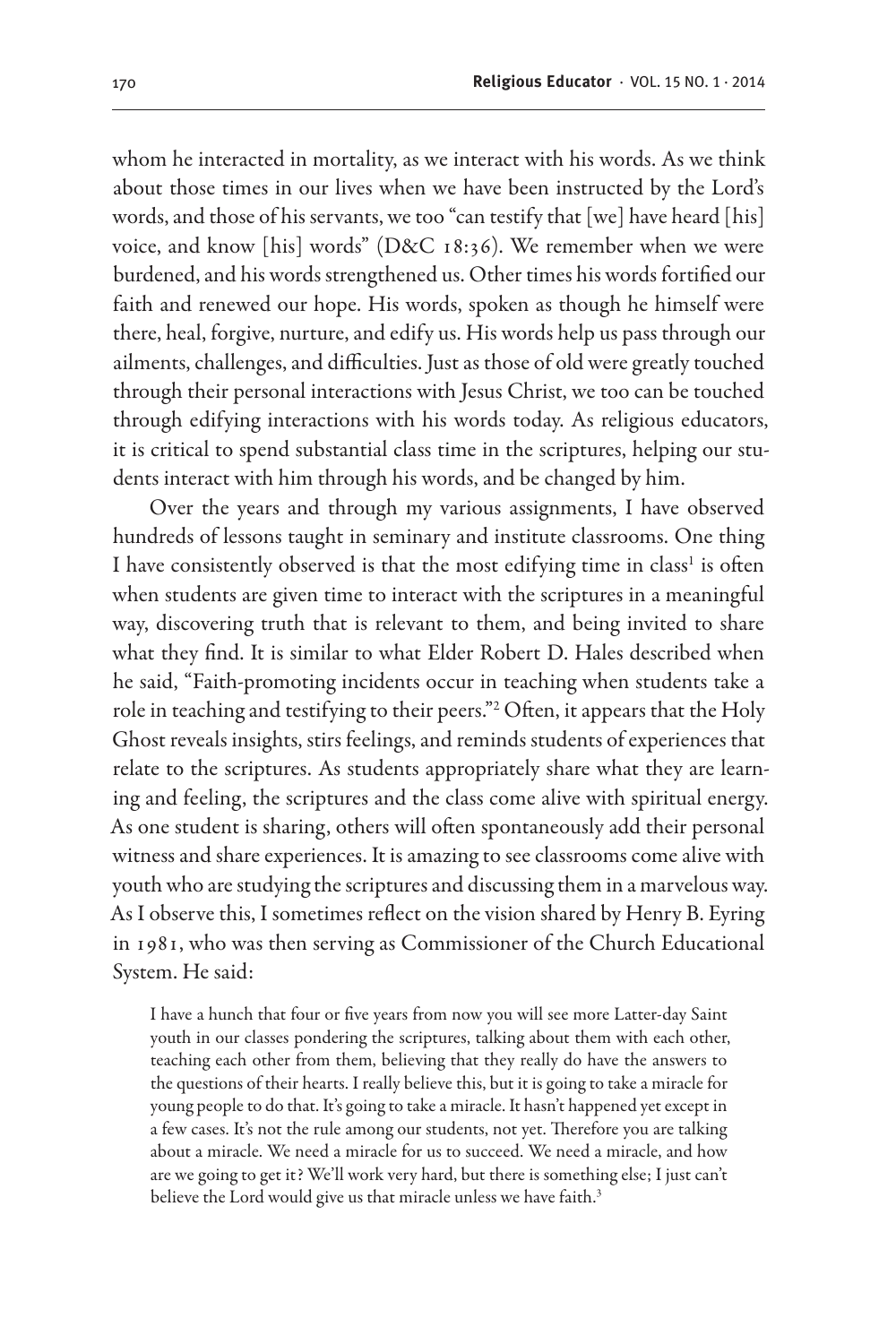Some thirty years later, I believe this "miracle" is no longer just happening "in a few cases," but, as I have gone from class to class, I have seen this miracle occur many times. I have also seen that as teachers begin having these experiences with their students, they (students and teachers) desire to have them more frequently, and consistency is soon established. In one class, after a lesson where students were sharing their thoughts and feelings about the scriptures, the student saying the closing prayer thanked Heavenly Father that they could "come to seminary and be edified so that [they could] withstand the temptations of the adversary."

## **We Are to Find Ways and Create Opportunities**

The scriptures lead to edifying classroom experiences. When students are given opportunities to interact with the scriptures in a personal and relevant way, the Spirit often comes and teaches the students directly. In speaking of this, Chad Webb, administrator of Seminaries and Institutes, shared the following: "The Spirit will bear witness of the things we are teaching if we are true to the scriptures. And as we *find ways* to allow the inspired writers of the scriptures to teach and to testify to our students, there will be an increased power in our classrooms. . . . We need to *create opportunities* for our students to interact directly with the words of these and other wonderful people of the scriptures."4 Similarly, Elder Jeffrey R. Holland stated: "Please teach by the Holy Spirit. If we do not teach that way, then by scriptural definition we are teaching 'some other way' (D&C 50:17). And any other way 'is not of God' (20). *Give your students a spiritual experience every way you can*."5

One day as I was teaching a class at BYU for potential seminary teachers, I wanted to see how my students had personally benefitted by interacting directly with the scriptures. I wrote the following question on the board: "What do you experience when you interact with the scriptures in a meaningful way?" As my students responded, I wrote their answers on the board. After we had filled the board, I asked one of my students to continue recording their responses on paper. Here are some of their statements about interacting with the word of God:

- "It makes you want to change/repent."
- "The ancient prophets want us to learn from them. Similar to a father who wants his children to understand what is most important in life, the prophets want us to gain wisdom from their experiences. As we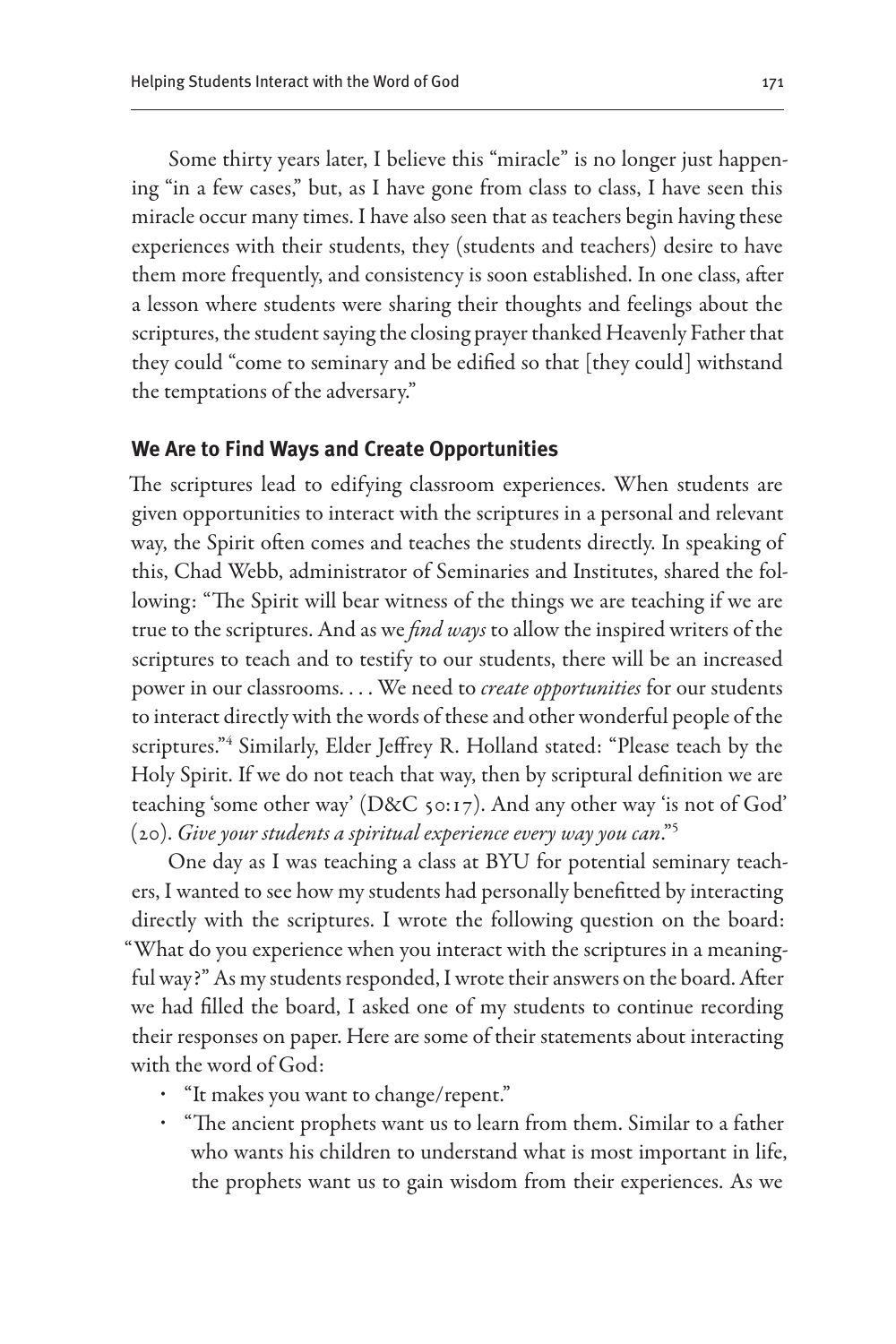interact with the scriptures we learn from these ancient prophets about those things that will help us the most."6

- "It builds desire and increases my hunger and thirst for the scriptures."
- "The scriptures come alive. They begin to speak to us in personal ways. It is as though the power comes up from the word, or the Holy Ghost reaches up to us out of the word, and touches our minds and hearts, speaking to us personally."7
- "We grow to love the scriptures and learn to rely on them to receive answers to our prayers."
- "Sometimes I will interact with a single verse and receive insight and power. I will read it over and over again, because it is so personal and meaningful. Special meaning comes."
- "You savor what you have seen and felt, it was shown to you, and it is just for you. It is yours."
- "It feels like the scriptures are connecting our life to heaven."
- "When I am hurt or confused, I find comfort in the scriptures."
- "The scriptures help me draw nearer to Heavenly Father and Jesus Christ."

Listening to my students talk about the vital role the scriptures play in their lives reaffirms in my mind the need to have the scriptures as the basis of each lesson I teach. We know we won't always be with our student; therefore as we help them understand, feel, and find answers to life's problems in the scriptures, our students will gain confidence in the word and be equipped to rely on them the rest of their lives. President Howard W. Hunter spoke to religious educators and gave the following counsel:

I strongly encourage you to use the scriptures in your teaching and to do all within your power to help the students use them and become comfortable with them. I would like our young people to have confidence in the scriptures. . . . We want the students to have confidence in the strength and truths of the scriptures, confidence that their Heavenly Father is really speaking to them through the scriptures, and confidence they can turn to the scriptures and find answers to their problems and their prayers. That is one kind of confidence I would hope you give your students, and you can give it to them if you show them daily, hourly, that you trust in the scriptures just that way. Show them that you yourself are confident that the scriptures hold the answers to many—indeed most—of life's problems. So that when you teach, teach from the scriptures.<sup>8</sup>

A few years ago I read an article by James Ferrell, who is an LDS attorneyturned-author. In this article Ferrell explains how rich spiritual insights have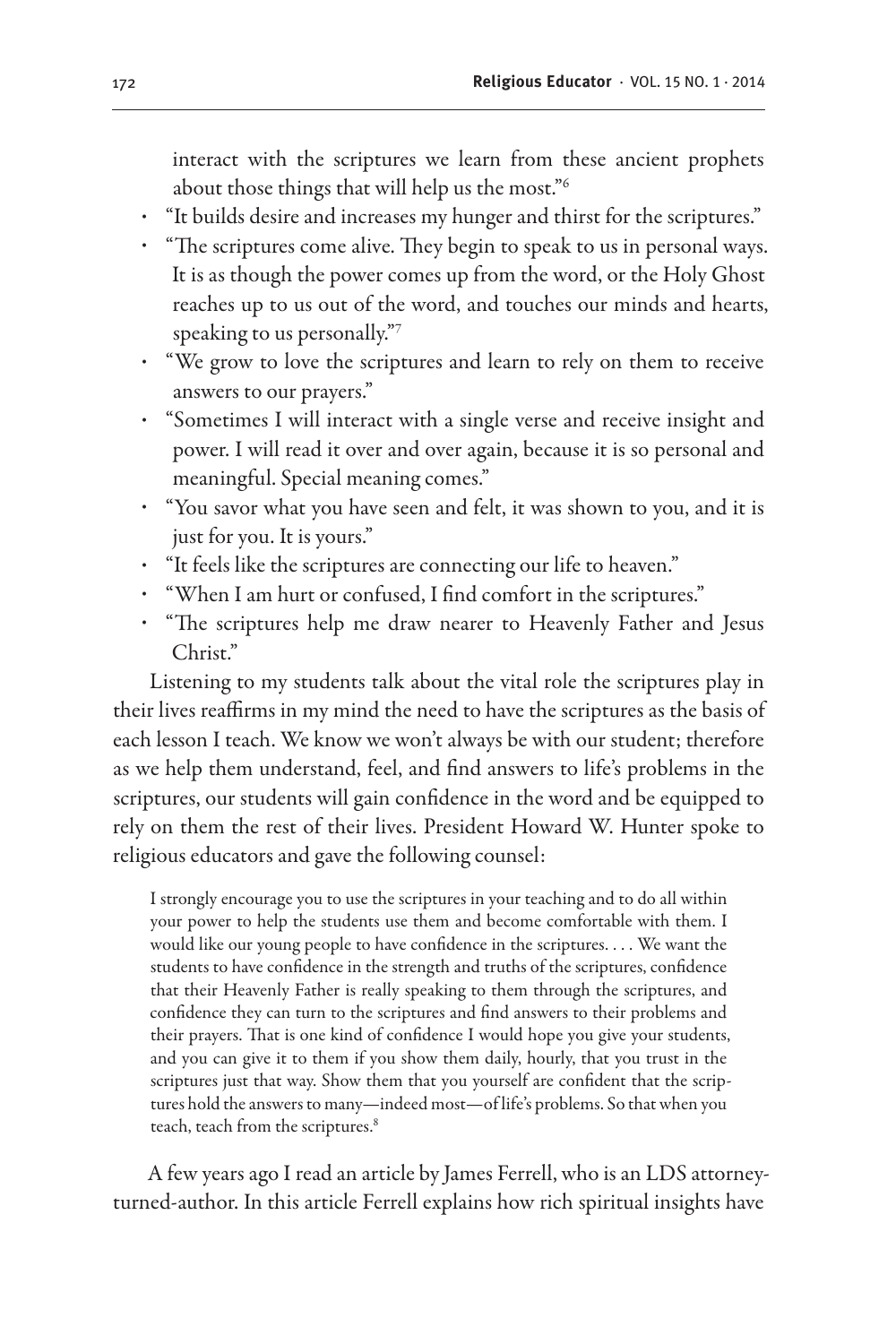come to him as he has meaningfully interacted with the scriptures. Years ago, Ferrell was called to be a Gospel Doctrine teacher in his ward, and this calling "forced him to confront the Old Testament," a text he admits he was "afraid to explore."9 As he prepared his lessons, he would wrestle with large blocks of scripture and discovered that by asking key questions<sup>10</sup> while he studied, all manner of spiritual insights were unlocked. Ferrell began to see the Savior in every story. His friends recommended he write and compile these insights into a book. Ferrell has authored several best-selling books including *The Peacegiver, The Holy Secret*, and *The Hidden Christ*.

Ferrell summarized how these insights have been unlocked, saying, "For me, a study of the gospel happens best *when intellect and spirit are grappling together*. If I don't engage my mind, the Spirit won't speak. The Lord wants to have a personal conversation with us. If we are willing to dive in and have that conversation, it's always there."11 Jim Ferrell has discovered principles that, when applied, can enhance our study of the scriptures both in and out of the classroom.

Based on Ferrell's example and the experiences of others, I have learned that one way of interacting is to "grapple" with them, or have "a personal conversation" with the Lord through them. Additionally, asking key questions, staying engaged, searching for answers to problems, finding the relevancy to personal life, exerting mentally and spiritually while studying, can all help the scriptures come alive with spiritual power through meaningful scripture interaction. The scriptures also come alive as we gain needed insights and receive personal impressions, often by peace, comfort, and encouragement. New understandings are reached, and strength is gained as we make decisions in our lives. All of these blessings can be realized by our students as we "create opportunities for them to interact directly with the scriptures."

## **How to Create Opportunities**

One of the most effective ways I have seen teachers create opportunities for their students to interact with the scriptures is by implementing a simple pattern. First, the teacher raises an issue or asks a question about a principle or doctrine that is highly relevant to students. Next, the teacher mentions the scripture block they are about to consider as well as some background or other context. Then the teacher invites the students to search for answers in the scripture block, thus inviting the Holy Ghost into their minds and hearts. As the students search, they are looking for answers or insights that can help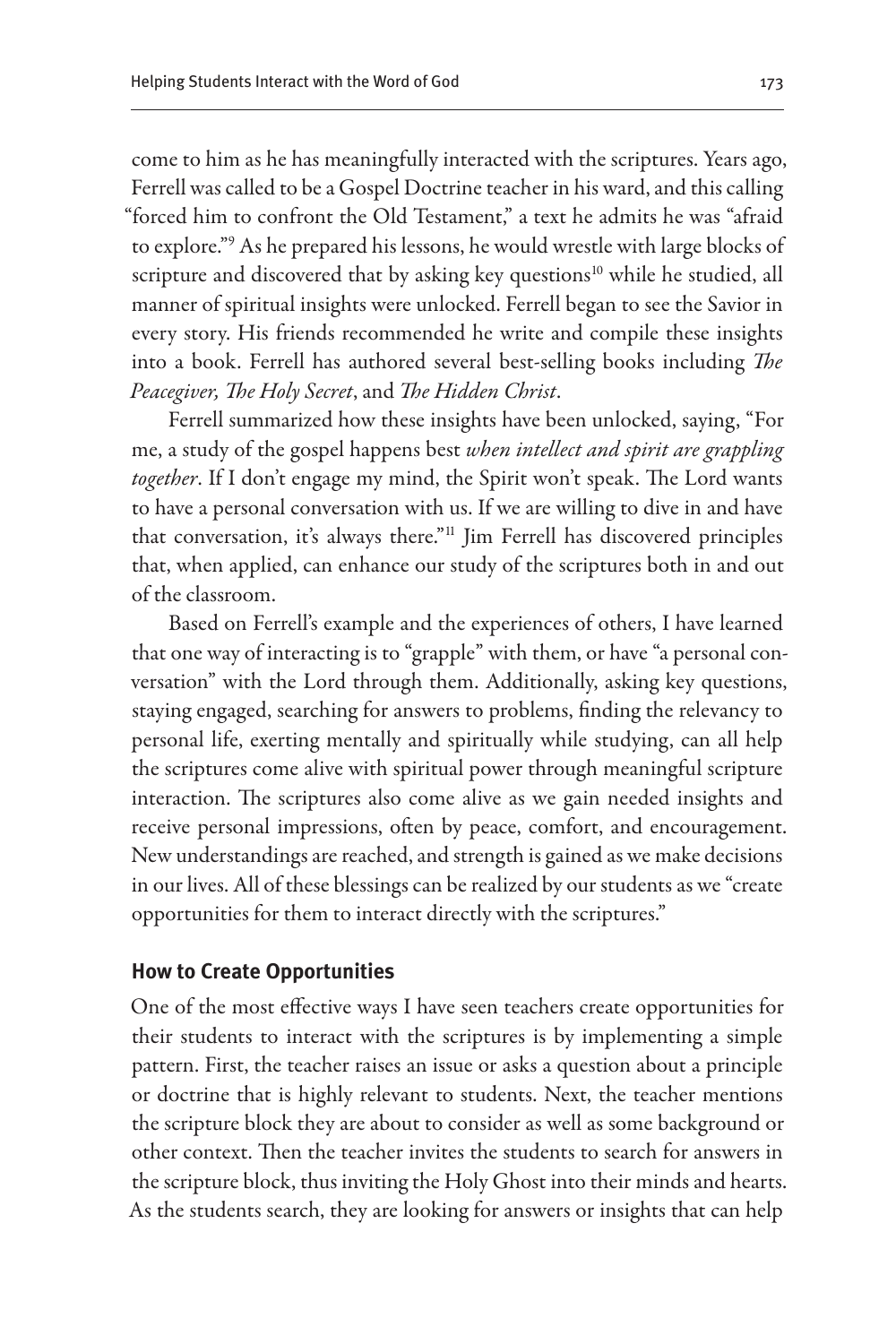them or someone they know to understand and apply gospel truths. Finally, students share what they have seen and felt, providing a spiritual witness of the truths they have discovered.

Again, this simple pattern (addressed below in greater detail) is as follows:

- Ask a question or raise an issue.
- Clarify the context and background of the scripture you will be studying.
- Invite students to search in the scripture block.
- Invite students to share what they have learned or felt.

## *Ask a Question or Raise an Issue*

When students hear something that is relevant to their lives, their interest, attention, and engagement are heightened, and the energy and motivation in the classroom increase. It works best when, prior to class, the teacher has searched the scripture block and found the principles and doctrines that may be most important for the students. The new *Gospel Teaching and Learning*  handbook states, "When preparing *how to teach*, teachers would be wise to reflect on the eternal truths contained in the scripture block and to consider how they may be useful and meaningful in the lives of the students. With this in mind, teachers will often begin the lesson with a relevant question, situation, or problem that will lead the students to search the scriptures for gospel principles and doctrines that give them guidance and direction."12

I saw an example of this when a skilled teacher asked his college-age students at the beginning of a class if they had "ever waited on the Lord for certain blessings." Almost every student acknowledged they were currently waiting on the Lord to know more about their future concerning issues such as college majors, careers, and marriage. It was evident that the students' minds were alert and their attention was focused. The teacher had "hooked" the students into the lesson by establishing relevancy.

# *Clarify the Context and Background of the Scriptures You Will Be Studying*

To increase understanding and reduce confusion, the teacher shares meaningful context and explains content that will help the students understand what they will be studying. Going back to the previous example, the teacher provided information about Hannah of the Old Testament, who had been hoping to have a child. The teacher further explained that Hannah's husband, Elkanah, had another wife, Peninnah, and that Peninnah had children but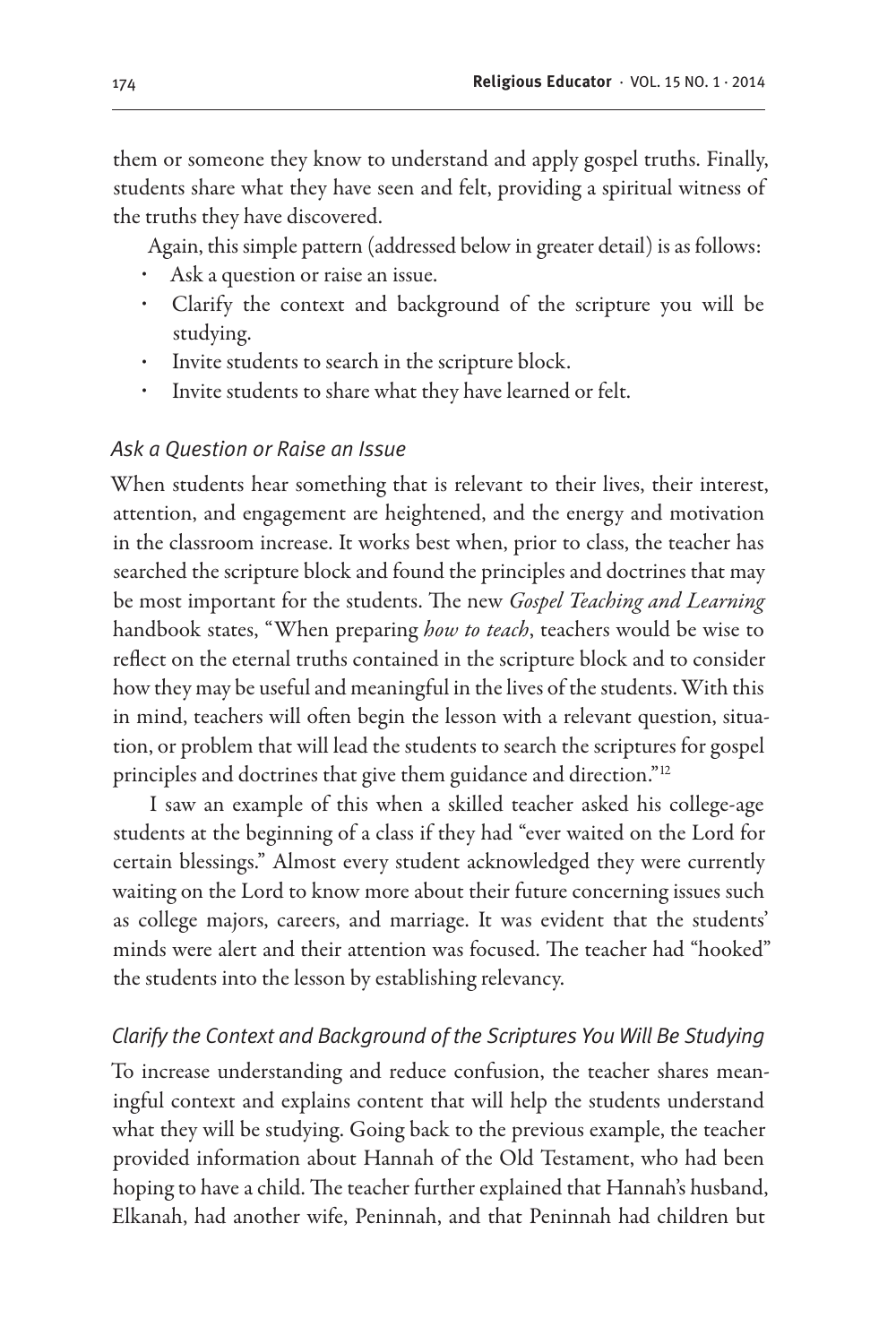Hannah had none. Furthermore, Peninnah had been unkind to Hannah and had "provoked her sore, for to make her fret, because the Lord had shut up her womb" (1 Samuel 1:6). The teacher said how difficult it must have been for Hannah to "wait on the Lord." Again, the *Gospel Teaching and Learning*  handbook states the following regarding context and content: "An understanding of such information as background and storyline creates a basis for discovering gospel principles and doctrines as well as providing illustration and clarification of those truths found within the scripture block."13

# *Invite Students to Search in the Scripture Block*

Next the teacher encourages students to interact with the scriptures in a meaningful way that invites them to be personally taught by the Holy Ghost. A good question for teachers to consider is, "What is the inspired intent of the author?" or "What would the Lord want us to know about or learn from this particular passage, doctrine, or principle?" With the students now invested, this time turns into a collective scripture study session. Continuing with the above example, the teacher simply said, "Please study 1 Samuel 1:7–28 and think about the following question: What can you learn from Hannah that helps you as you continue to wait on the Lord?" A variation of this question could be, "What might Hannah want us to know about waiting on the Lord?"

As the students are studying the scriptures, some teachers play inspiring music.14 During this time, teachers walk around the classroom answering questions and providing clarifications for their students. Oftentimes, students are writing in their scripture journals as they study. Interacting in this manner, one can see that students are studying with real intent, thinking of their own needs, and finding answers to their own challenges while being immersed in the word. Students are discovering inspired principles and doctrines that are meaningful and useful to them. The Holy Ghost is teaching them. It is exactly what Elder Eyring described when he said, "Years from now you will see more Latter-day Saint youth in our classes pondering the scriptures."15

# *Invite Students to Share What They Have Learned or Felt*

Next, the teacher invites students to appropriately<sup>16</sup> share what they have discovered from the scripture passage. During this time, students frequently share truths, and "all [are] edified of all" (D&C 88:122). Oftentimes, spontaneous participation builds as more students want to discuss what they have learned and what they feel. When peers speak by the power of the Holy Ghost, they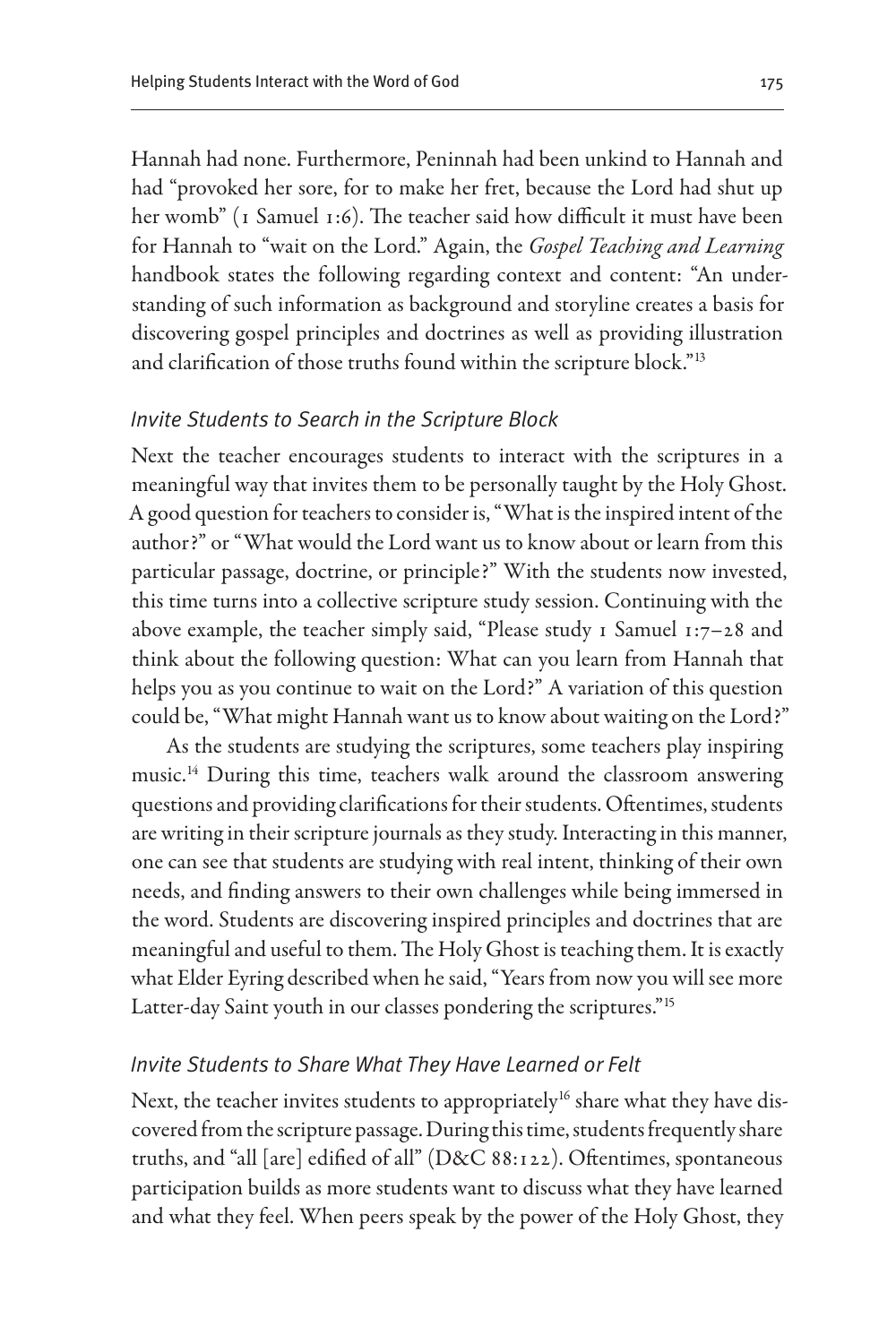often share powerful, relevant and inspiring thoughts that seem to greatly influence their classmates. During the class on 1 Samuel 1, I witnessed several students share powerful insights that would not only help them personally as they are "waiting on the Lord," but would certainly also help others in the class. Inspiration seemed to flow into the classroom and edification took place. And where they are peers, their words can carry tremendous influence in the lives of the students in the class. When peers speak by the power of the Holy Ghost, they often share relevant truth for others in the class.

#### **Other Experiences**

Following are additional examples of teachers I have observed who are working to "*find ways* to allow the inspired writers of the scriptures to teach and to testify" and to "*create opportunities* for our students to interact directly with the words . . . of the scriptures."

Years ago I was observing a class that had just completed their study of the Pearl of Great Price. The teacher said to his students, "Before we leave this book of scripture, I would like to give you a test." A few of the students groaned in displeasure, but the teacher continued, "For this test I would like to give you some time to find Christ in the Pearl of Great Price." He added, "Look for him, find him, and then be prepared to share what you have found." What followed was something I have seen over and over in other classes—as we teach about the Savior, the students focus and the Spirit comes. All of the students began intently studying the chapters, engaged in this "test." The teacher played an inspiring hymn, and I could soon feel the Spirit in the classroom. Again, I could sense that the students were interacting with the word of God in a manner that was edifying. Finally, after allowing sufficient time, the teacher simply asked his students, "Where did you find him?" Student after student shared their discoveries. One young woman raised her hand and said, "I found him in Moses 6:27." I turned to Moses 6:27 as she began to read: "And he heard a voice from heaven, saying: Enoch, my son, prophesy unto this people, and say unto them—Repent, for thus saith the Lord: I am angry with this people, and my fierce anger is kindled against them." She then paused and said, "Here he is," and then continued reading: "for their hearts have waxed hard, and their ears are dull of hearing, and their eyes cannot see afar off." She again said, "There he is in the end of the verse." As I searched the words, I couldn't see what she had found. The teacher wisely said, "Please tell us what you see." She continued, "Do you see where it says, 'their hearts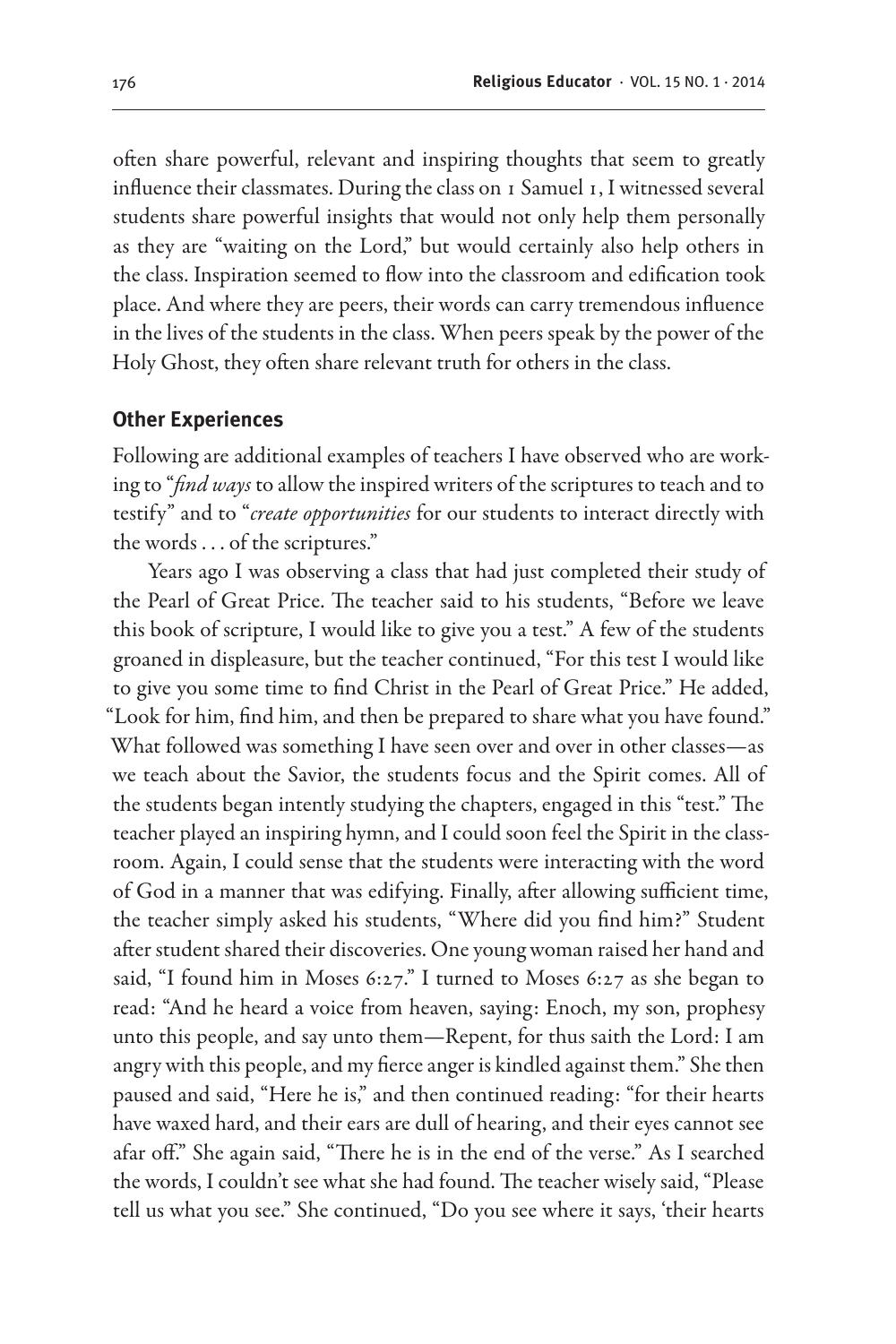are waxed hard'?" Then she explained, "When you light a candle, the wax becomes warm and soft. However, when you extinguish the flame, the wax quickly turns cold and hard. The light is Jesus Christ and when we are near him, our hearts are warm and soft. However, when we aren't near Jesus Christ it doesn't take long for our hearts to become cold and hard." The teacher paused and allowed time for this thought to settle into our minds and hearts. It was profound.

Another young woman raised her hand and said, "I found him in Moses 4:23–24." I turned there and began reading about the effects of the Fall: "Cursed shall be the ground for thy sake; in sorrow shalt thou eat of it all the days of thy life. Thorns also, and thistles shall it bring forth to thee." The young woman pointed out the words *thorns* and *thistles*, and then she asked the class, "Do you think Christ knew that one day he would physically wear, in a crown of thorns, the effects of the Fall?" No one answered. The students just sat silently looking at the verse. Many other inspiring insights were shared and class ended too soon that day, but minds had been opened and hearts had been touched.

I have learned that people seem to treasure those truths they have found on their own, and we all love to share scriptural insights that we have discovered. These experiences, and the passages that prompt them, take on special meaning in our lives.

I once heard an analogy that teachers are like tour guides and students are like tourists. A good tour guide directs a bus full of people as they drive past various sites, providing appropriate context and content that will help the tourists really understand and feel the importance of the historical or natural sites they are seeing. And yet there are times when the tour guide invites everyone off the bus so they can experience a site more closely. I think most tourists wouldn't want to see Adam-ondi-Ahman from a bus window. After hearing about the site, most tourists would want to get off the bus so they can walk around to ponder and experience it for themselves. The *Gospel Teaching and Learning* handbook states, "Sometimes in class, doctrines and principles will be pointed out by the teacher. Other times the teacher will guide, encourage, and allow students to discover them for themselves. Teachers should diligently help students acquire the ability to identify doctrines and principles on their own."17

On another occasion I watched as a teacher asked his large afternoon class to write down in their scripture journals a personal concern—something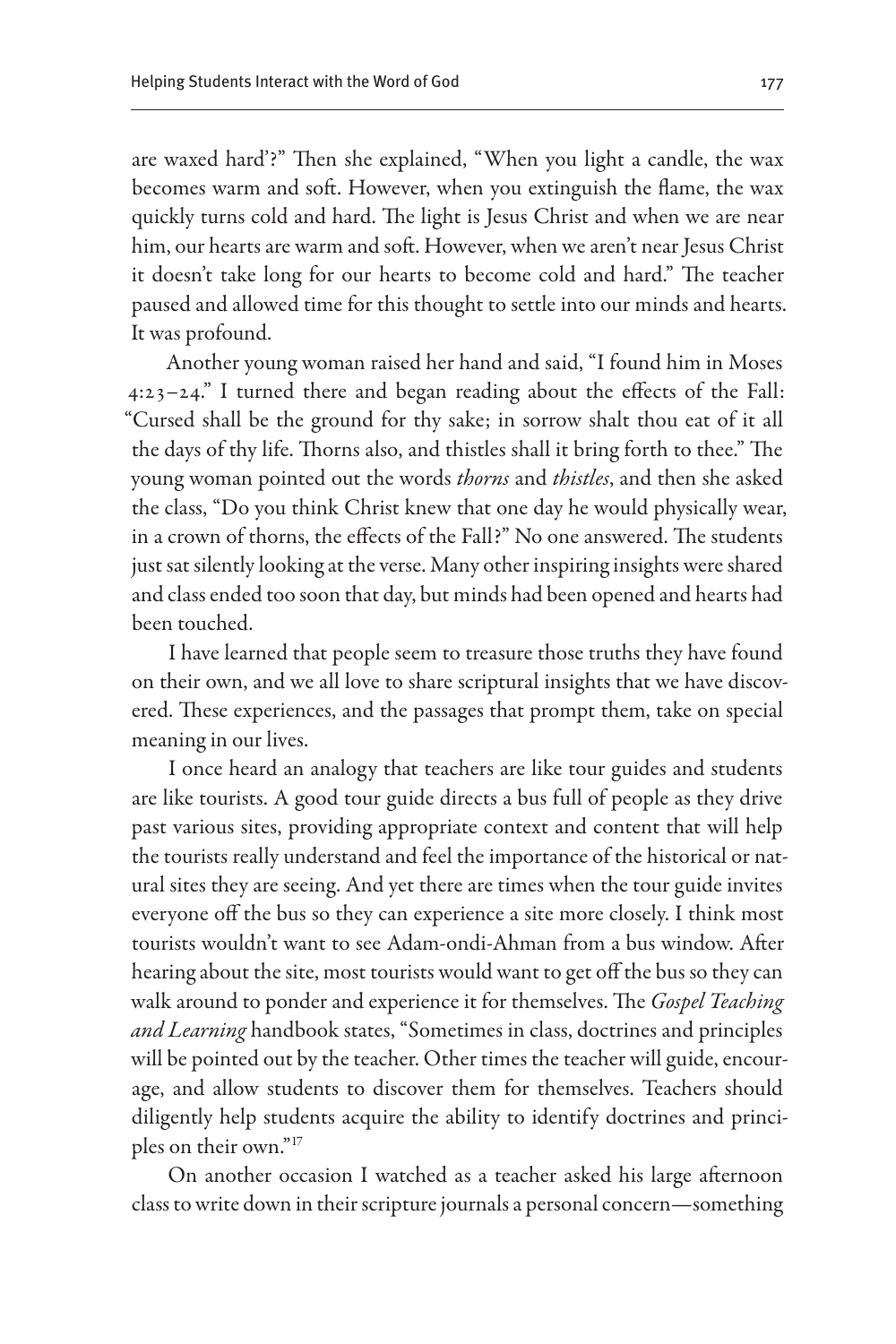that had been troubling them. Then he asked, "Where are you seeking peace?" He then explained the background of Doctrine and Covenants 88 and read from the heading, which states that this revelation "was designated by the Prophet as the olive leaf . . . plucked from the Tree of Paradise, the Lord's message of peace to us." To help students understand the scriptures better, the teacher had some words defined on the marker board (such as *alms*, *Sabaoth*, and so forth). The teacher then invited his students to read verses  $1 - 17$  and to find principles "that bring you peace." The students began searching and writing in their study journals the truths they had found. The students were totally immersed in the word of God.

After a while, the teacher asked, "What principles of peace did you find?" One student raised his hand and then read the beginning of verse 3, in which the Lord says, "Wherefore, I now send upon you another Comforter, even upon you my friends, that it may abide in your hearts, even the Holy Spirit of promise." He then explained how the Lord had comforted him during his parents' divorce. Then another student raised her hand and told of how the Lord had been comforting her through her father's kidney failure. She said that it was difficult to see him suffer, and that she was afraid he would die. The Lord was helping her through this difficult time. Next, a student shared how hard it was to move to a new school, not knowing anyone and feeling so lonely. The Lord had helped him through the adjustment. Another student said he didn't have anything big in his life like divorce, kidney failure, or moving, but he said that even in small things, the Lord had comforted him. Yet another student pointed out that in verse 4 the Lord gives a promise of eternal life, and commented, "I think the greatest message of peace is that if we are faithful, one day we can return to our Heavenly Father."

During the lesson the teacher skillfully weaved the historical context into the lesson, adding richness to the discussion as he asked, "Why might these teachings bring peace to the Saints in 1832? What had they been experiencing?" As students responded, he also asked, "Why is the gift of the Holy Ghost such a powerful evidence of Heavenly Father's love for you?" As I have observed this teacher repeatedly, I have seen that he consistently helps his young students to discover insights and to share meaningful thoughts, feelings, and experiences, based on their increased ability to study the word of God.

I have also seen examples of institute teachers taking the time in class for their students to interact with the word of God. During one such lesson,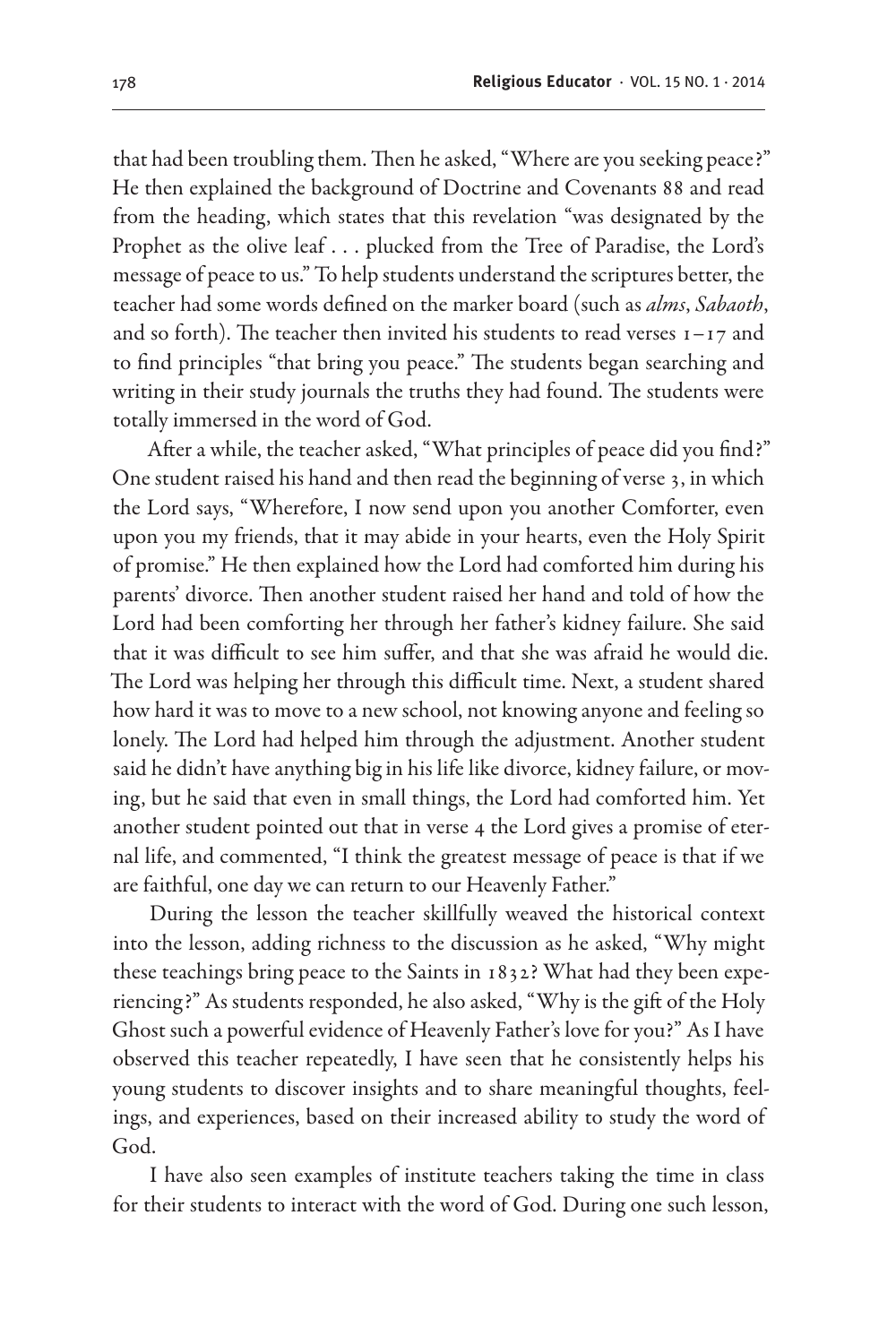the teacher invited his students to search their scriptures for their favorite reference about dealing with adversity. He said that because we all pass through adversity in life, it is important to know truths that can help us during difficult times. The institute teacher then added they would be making a scripture chain on adversity where they would link several scriptural references together. He said that they would discuss each reference to see where it might best fit in the chain. He then turned his students loose to study. I watched as the students began studying with real intent.

After a few minutes, the teacher asked them to share their scriptures and why they were important to them, there was power in the classroom. In fact, the teacher later told me that during this entire experience he kept asking himself, "Why haven't I been doing this more?" He also mentioned that he hadn't felt the Spirit in his class that powerfully for quite some time. At the end of class as his students were leaving, they commented on how they loved studying the scriptures "that way" and expressed gratitude for feeling the Spirit so strongly.

The institute teacher later commented: "I'm amazed that I get so distracted with my traditional teaching and forget how powerful these classes are to hungry students. I relearned to trust the scriptures more and to have more confidence in the Spirit's power to bring those scriptures to life and light. After all my years of teaching, the Lord is patient in helping me to relearn the power of the scriptures and the witness that the Spirit gives them."<sup>18</sup> This teacher had truly given time for his students to interact with them in an edifying way.

In my own classes, I too have experienced the power that comes when students are invited to read (or watch) a general conference talk in or out of class and are prepared to share what they loved, or what was meaningful or helpful to them. Almost always this experience turns into an insightful and inspiring discussion. I have experienced this in my BYU religion classes as well as my institute classes. The Holy Ghost truly teaches our students as they interact with the words of the living prophets and the scriptures.

One challenge that institute teachers often talk about is the need to cover large blocks of scripture in a short amount of time. This may cause some teachers to shy away from allowing time for students to interact with the word and then share what they have seen or found, thinking there won't be time for this. However, teachers usually find that as they get students more involved in this way, they will gain more from their lesson, and they better retain what they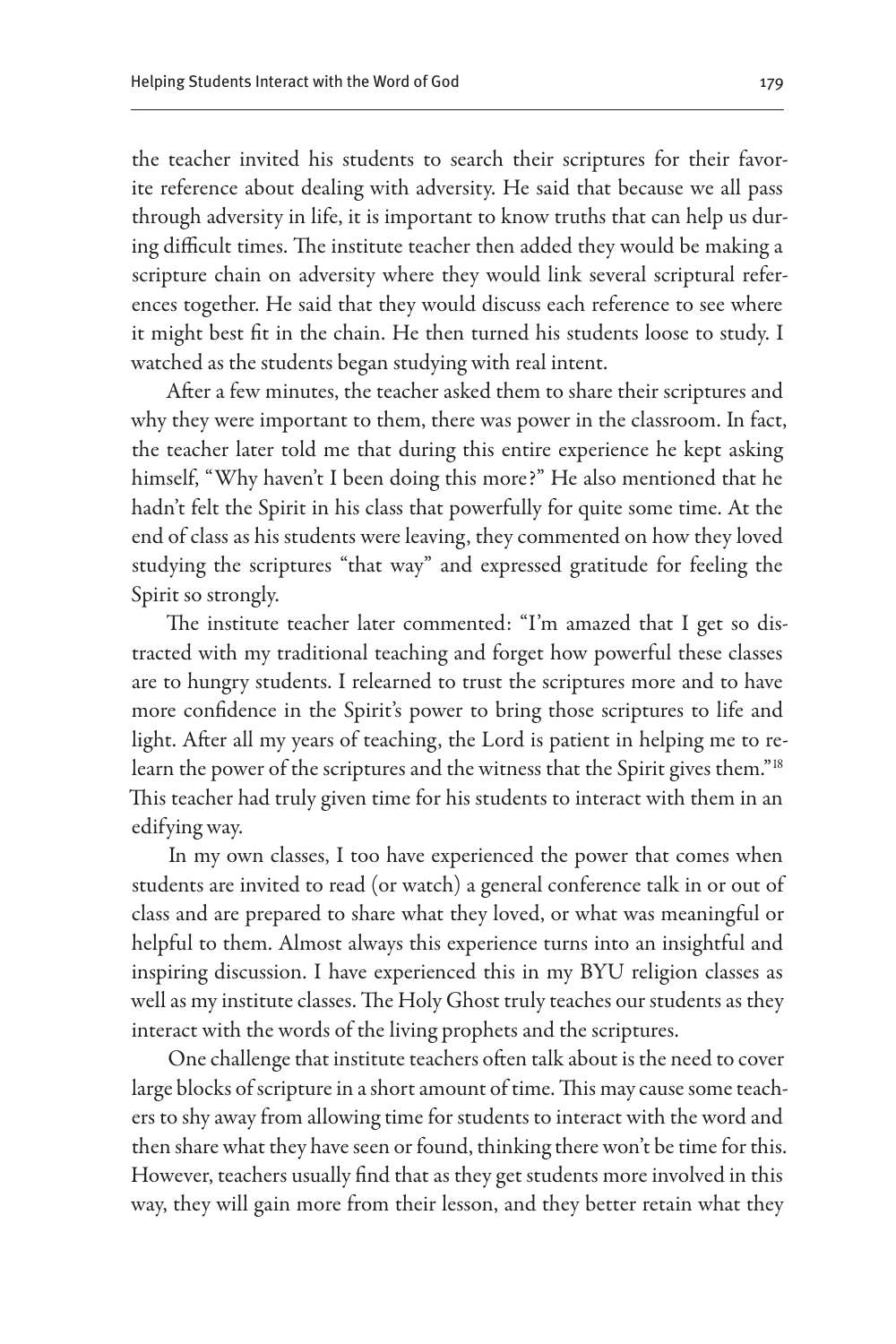have learned. Elder Holland offered the following counsel on trying to teach too much. He stated:

May I also encourage you to avoid a temptation that faces almost every teacher in the Church; at least it has certainly been my experience. That is the temptation to cover too much material, the temptation to stuff more into the hour—or more into the students—than they can possibly hold! Remember two things in this regard: first of all, we are teaching people, not subject matter per se; and second, every lesson outline that I have ever seen will inevitably have more in it than we can possibly cover in the allotted time.

So stop worrying about that. It's better to take just a few good ideas and get good discussion—and good learning—than to be frenzied, trying to teach every word in the manual. . . .

An unrushed atmosphere is absolutely essential if you are to have the Spirit of the Lord present in your class. Please don't ever forget that. Too many of us rush. We rush right past the Spirit of the Lord trying to beat the clock in some absolutely unnecessary footrace.<sup>19</sup>

#### **Cautions**

Any teaching method, including student discovery, should be carefully prepared and implemented. If a method is overused it can become tedious for students. If all we did as teachers was to turn our class over to student discovery all day every day, we would be denying our students the opportunity to understand those truths we have paid the price to learn. However, if all we did was to impart our knowledge to our students, without allowing or providing them opportunities to discover truths on their own, we would deny students opportunities to find and internalize truth on their own.

I have also found that when I use a teaching idea in a perfunctory or superficial way, it doesn't usually work very well. However, when I have humbly and prayerfully prepared and feel impressed to use a certain method or to teach specific principles, the lesson always goes better. If all we do is to superficially review a scripture block and then send our students into the passage, hoping they will come up with something, we will likely fail. However, if we have paid a personal price in the scriptures, and we feel impressed to have our students interact with the words of Christ in a certain way, the scriptures can come alive in class, and our students will be blessed.

When lessons don't seem to go well, the problem is often found in the lack of preparation in the scriptures. When the scriptures are under-prepared, we tend to simply touch on some of the words of the scriptures, or we resort to something we have previously taught, without helping our students with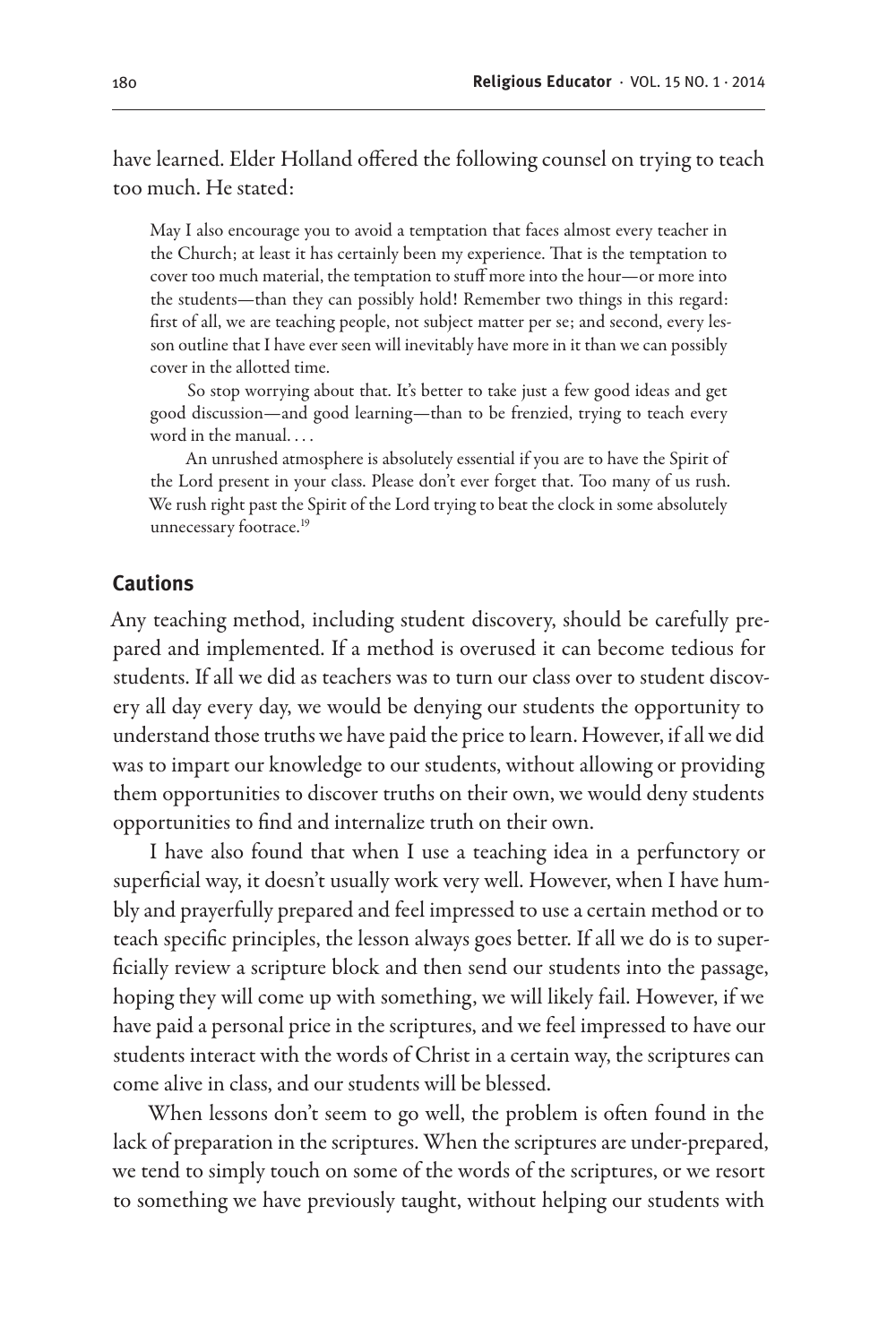what they really need. The *Gospel Teaching and Learning* handbook states, "The clarity and the depth of understanding . . . is often diminished or lost when only a verse or two of a scripture block is taught."<sup>20</sup> Preparation, guided by the Spirit, translates into power in the classroom.

In speaking on the importance of gaining the Spirit through scripture study, Elder Bruce R. McConkie taught: "However talented men may be . . . however eloquent they may be . . . however learned they may be in worldly things, they will be denied the sweet whisperings of the Spirit that might have been theirs unless they pay the price of studying, pondering, and praying about the scriptures."21

Similarly, a quote in *Preach My Gospel* illustrates the importance of immersing ourselves in the scriptures: "Your ability to teach with power from the scriptures comes in large measure from *the time* you personally spend studying them. As you daily feast upon the word, your ability to teach from the scriptures will improve. In addition, your invitations to study and ponder the scriptures will be more powerful because you are doing the same thing in your life."22

# **Questions that Invite Students to Interact Directly with the Scriptures**

Following are a few sample questions and other teaching ideas that teachers could adopt or modify, which will "allow the inspired writers of the scriptures to teach and to testify" and "create opportunities for our students to interact directly with the word."

- As we study these verses, what do you think Moses would want us to know about receiving revelation?
- As you study these verses, what can you learn from Joseph of Egypt that would help you to overcome temptation?
- What do you think Hannah would want us to learn about this particular principle or doctrine?
- What can we learn from Hannah's example that would help us while we are waiting on the Lord?
- If David were here, what would he say to us about battling the "Goliaths" in our lives?
- As you read this account, list the most important lessons you think you can take from Lehi's vision.
- Put yourself in Mormon's position and tell me what you would do.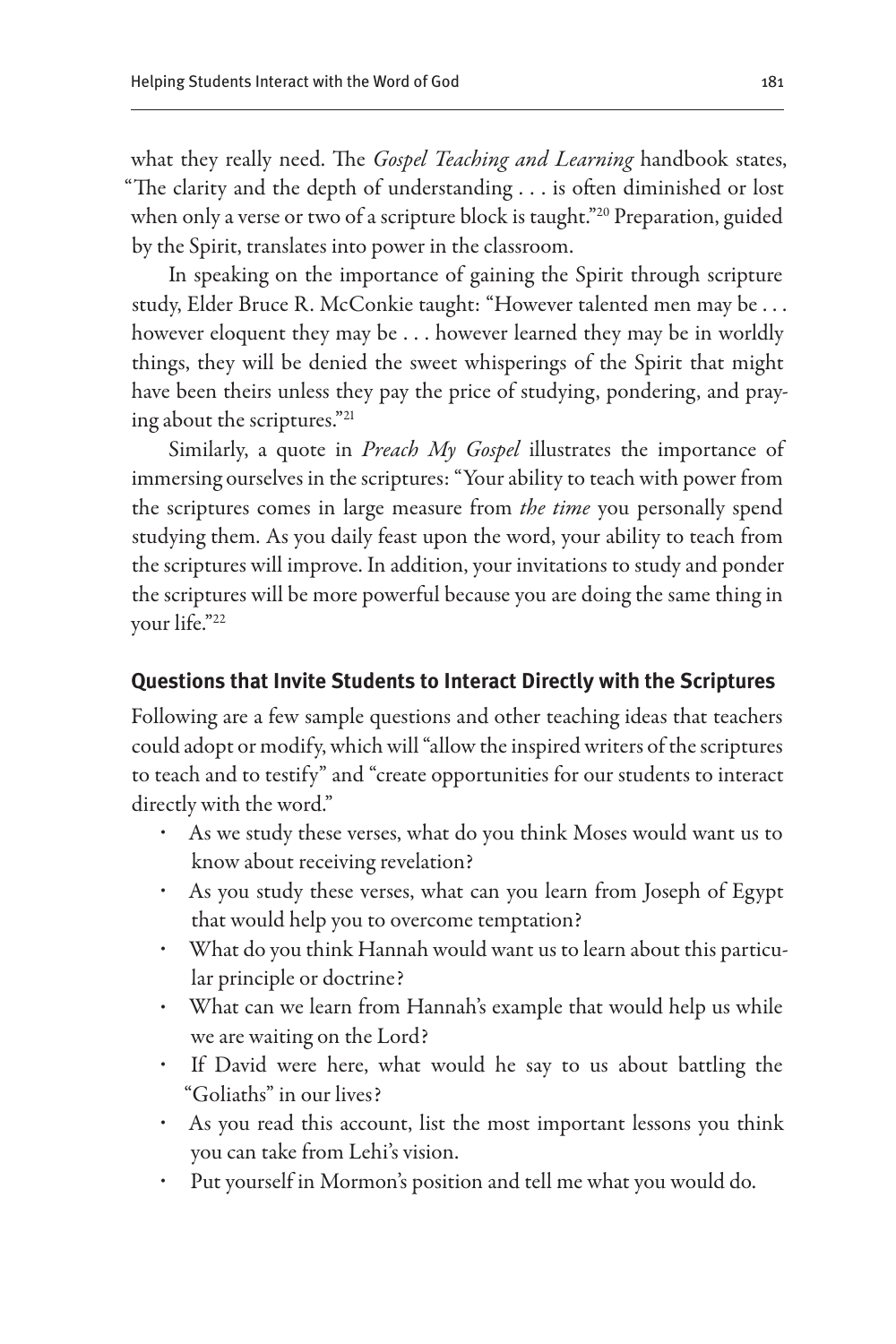- As you search these verses, find something that Jesus taught that would help you overcome fear.
- As you study, look for something that resonates with you, that is meaningful to you, or that would help you to be more obedient.
- Find something in these verses that helps you feel peace.
- What are the truths in this passage that will help you make righteous choices, even in the face of peer pressure?
- Find principles learned from Doctrine and Covenants 122 that will guide you as you pass through trials and adversity.
- What do you think Joseph Smith would testify to us regarding trials?
- What circumstances and situations in your lives are like the circumstances and situations in this passage of scripture?<sup>23</sup>
- Ask yourselves, "How am I like the characters we are studying in these scriptures?"<sup>24</sup>
- What do you think the Lord wants us to learn from this account?
- What can we learn about the Lord from this passage?
- What did you learn from the Lord in these verses?
- Will you look for Christ today as you study these verses?
- What lessons can you learn from this?
- What do you learn about yourself from these verses?
- How does this affect you?
- What will you take away and implement into your life as a result of what you learned?

# **Conclusion**

I invited a former student-teacher (now a colleague) to write what he had learned about creating opportunities for students to interact with the scriptures in a meaningful way. When he began his student teaching, we could see he had a natural ability to teach, as well as the ability to strongly connect with his students. However, he also had a tendency to "get in the way" of his students' spiritual learning. Mostly, he was highly entertaining, and his delivery brought a great amount of attention to himself. He didn't know it, but he was "eclipsing" the Holy Ghost. We knew he had a keen mind and a good heart, but he wasn't doing those things that would invite the Spirit into the classroom more frequently and with more power. We had a few talks with him, and he quickly learned. Then he had an experience when he knew the Spirit was teaching his students. Here is what he wrote: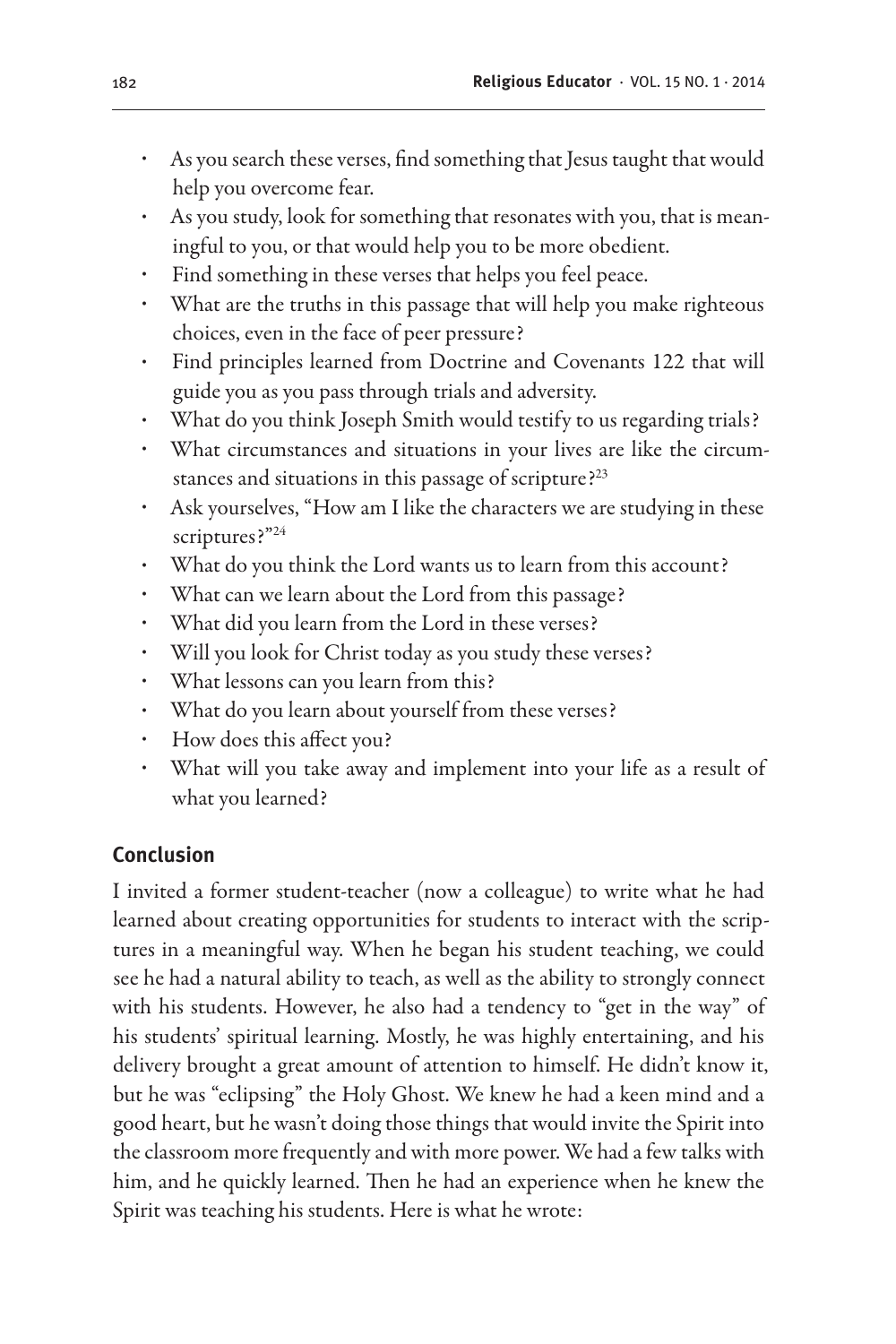I had been wrestling with the Lord to help me understand how to get out of the way of my students' discovery. More than anything, I desired to help them become spiritually self-sufficient enough to withstand the challenges of the last days, and the Lord kept letting me know that that meant helping them to feel the Spirit bring the power of the scriptures into their hearts and minds. It wasn't about me as a teacher. It had been *good* for them to hear about *my stories* about the scriptures changing *my life*, but it would be infinitely *better* for them to gain *their* own stories about the scriptures changing *their lives*. I felt as if a vision had opened up before me of what the Lord wanted my class to look like.

And so, on this day, I offered some guiding questions, turned on some quiet piano music, and let the students let the Spirit serve them a feast. The Spirit and the scriptures met their individual needs, and I didn't get in the way. After a good, long drink from God's pure wells of inspiration, they let me know that they were ready to share. And I was in the background, both literally and figuratively. The room was filled with the inimitable spirit of revelation. It flowed from their tongues as they spoke about what the Spirit had taught them, about the individual applications they had discovered, and about the personal witnesses that they had gained—that day and in that class—about God's power in their lives.

The Spirit witnessed to me that I had finally done it; I had finally gotten out of the way enough so that I was no longer their teacher. Christ, through the power of the Spirit and the scriptures, was teaching them.

It is important to provide opportunities for students to interact with the scriptures in a way that invites the Holy Ghost to instruct and to edify them. By so doing, the Holy Ghost will show students insights into the scriptures, help them recall past inspiring experiences, assist them in making connections from the scriptures to their personal lives, expand their understanding, and help to internalize truth more deeply and move understanding from the mind to the heart. Additionally, students' faith and hope can be renewed, conversion can be deepened, and a desire to act on truth and to become more like our Savior may be increased. And most important, by pondering the Lord's words in these ways, our students can come to know the Savior better and draw nearer to him. As noted before, although we don't live during the time of the mortal ministry of the Lord, we can experience similar outcomes, just as the people of his day experienced as we interact in sacred ways with his holy words.

As we "find ways" and "create opportunities" for our student to interact with the word of God, they can experience all these outcomes. The miracle that Elder Eyring described can take place, and we can help our students learn and grow through Jesus Christ and his words.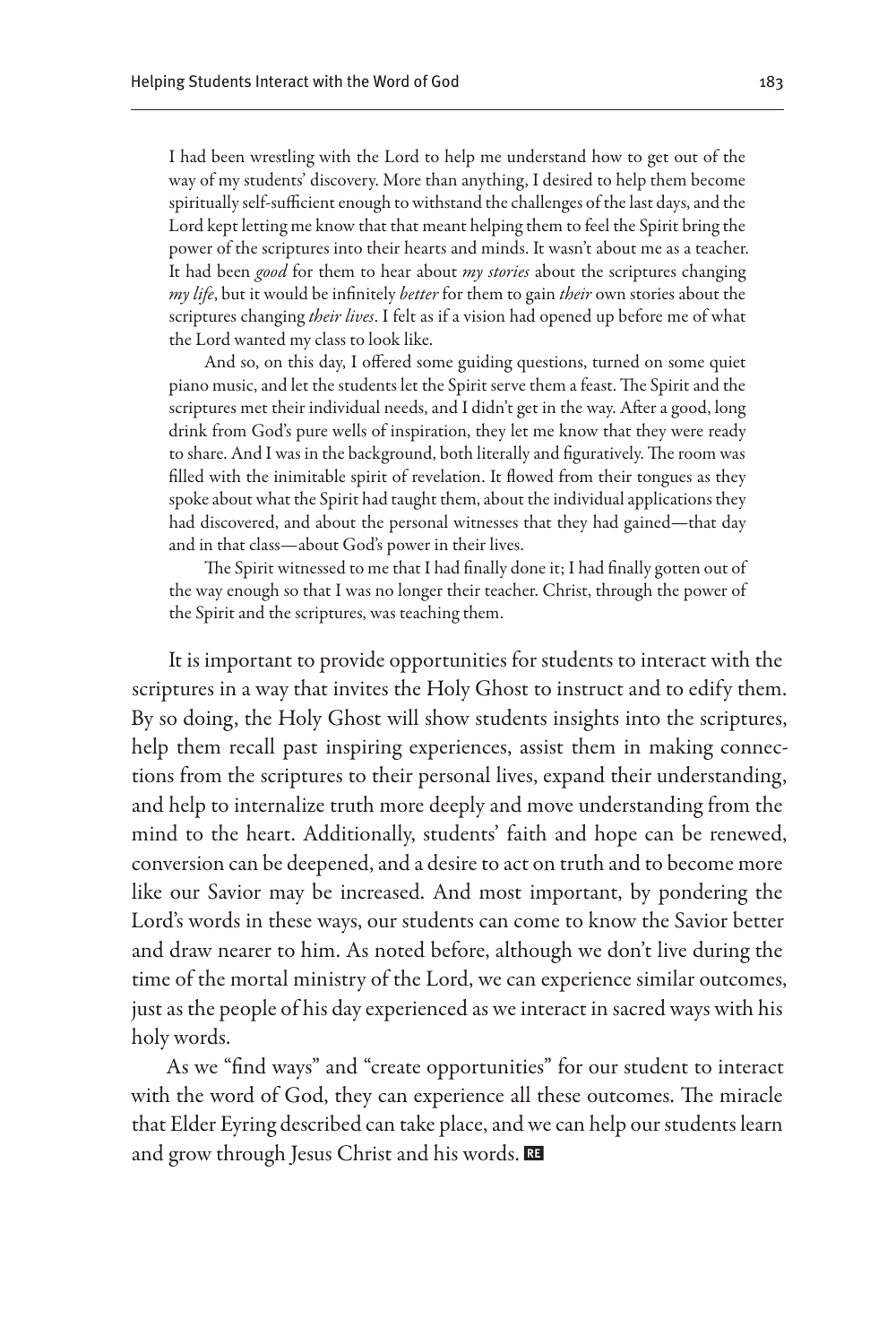#### Notes

1. There are many ways to invite and experience the Holy Ghost in our classrooms. The experiences described in this paper have often been the most powerful I have observed because (a) the teacher as well as the students can receive revelation from the scriptures that can be helpful to themselves and others; (b) when those insights, feelings and witnesses are appropriately shared they are often validated by the Holy Ghost; (c) the power of peer-to-peer sharing can lead to greater relevancy in the lesson; (d) the Lord personalizes the scriptures to meet the needs of each person who studies them, resulting in thoughts and insights that are deeply personal, meaningful and edifying; (e) the power of multiple witnesses expressing feelings of inspiration about principles and doctrines; (f ) students minds and hearts are often more alert, active and engaged in the learning process as they participate, which invites the Holy Ghost to instruct and to testify; (g) the Lord's goodness and mercy in desiring that all, both young and old discover insights in the scriptures and feel the Holy Ghost; (h) valuable insights are gained from each other; (i) students are learning how to share spiritual thoughts and experiences with others—sometimes receiving a testimony of the doctrine as they share. I'm sure there are other possible explanations as well.

2. Robert D. Hales, "Teaching by Faith," Evening with a General Authority, February 1, 2002, 4.

3. Henry B. Eyring, "We Need a Miracle," unpublished address to CES area directors, April 6, 1981, 5.

4. Chad H. Webb, "Deepening Conversion," CES satellite broadcast, August 7, 2007; emphasis added.

5. Jeffrey R. Holland, "Therefore What?," address to religious educators at a symposium on the New Testament, BYU, August 8, 2000; emphasis added.

6. This comment made me think of Mormon 9:31 which says, "Give thanks unto God that he hath made manifest unto you our imperfections, that ye may learn to be more wise than we have been."

7. This comment reminds me of Elder Richard G. Scott's quote on edification. He said, "To me, the word *edified* means that the Lord will personalize our understanding of truth to meet our individual needs and as we strive for that guidance." "Helping Others to Be Spiritually Led," address to religious educators at a symposium on the Doctrine and Covenants and Church history, Brigham Young University, August 11, 1998, 11.

8. Howard W. Hunter, "Eternal Investments," address to CES religious educators at an Evening with President Howard W. Hunter, February 10, 1989.

9. Trent Toone, "James Ferrell Left Law Career to Become a Bestselling Author," *Deseret News*, June 24, 2010.

10. The five questions Ferrell asks while studying the scriptures are  $(1)$  What is the context? (2) Why is this happening? (3) Is there a pattern, such as repeating words, themes, echoes and shadows? (4) How is this about the Savior? And (5) How does this apply to me?

11. Trent Toone, "James Ferrell Left Law Career"; emphasis added.

12. *Gospel Teaching and Learning: A Handbook for Teachers and Leaders in Seminaries and Institutes*, published by the Church of Jesus Christ of Latter-day Saints (Salt Lake City: Utah, 2012) 56–57.

13. *Gospel Teaching and Learning*, 39.

14. Gospel Teaching and Learning states, "Music, especially the hymns of the Church, can play a significant role in helping students feel the influence of the Holy Ghost in their gospel learning experience" (74).